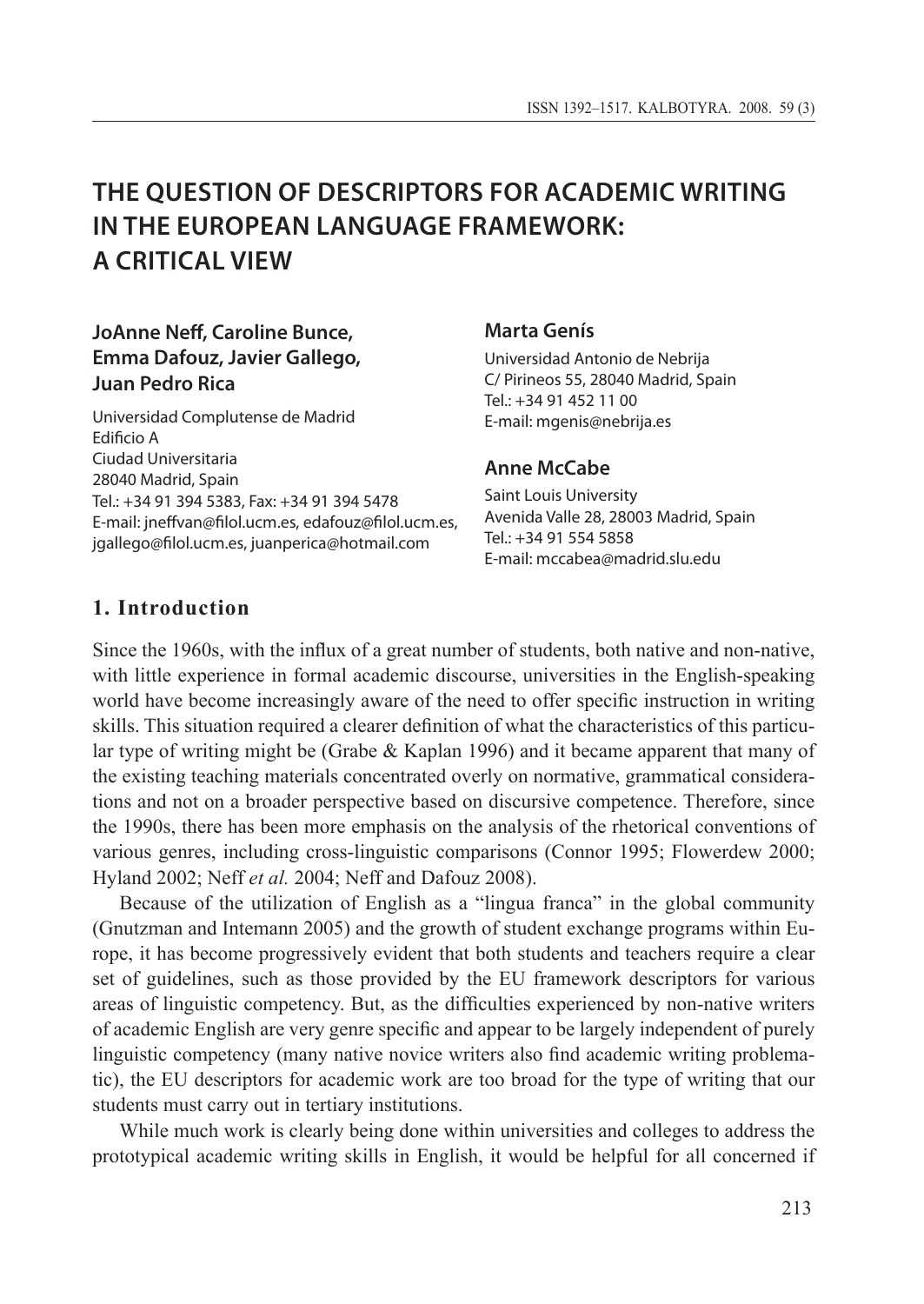more specific guidelines could be shared. Thus, one major aim of this study is to draw up a series of structural and rhetorical descriptors and evaluate our students' written production before and after using them in order to test their relevance for our syllabus and perhaps for use by a wider audience in the future.

# **2. Revising the descriptors for our academic writing course**

After one semester of imparting a course in Academic Reading and Writing, the UCM Academic Writing Group began to revise the syllabus for the next year. Bearing in mind both the instruction given and the improvements made by the students (compiled from a comparison of their initial and final written production), the group re-examined the existing descriptors for academic work listed in the *Common European Framework of Reference for Languages: Learning, Teaching and Assessment* (CEFR), to see whether these could supplement our data and help in the drawing up of new guidelines. We found, however, that these descriptors did not provide us with any further specific guidelines, i.e., other than those we had devised for our course.

Using the CEFR (Council of Europe, 2001) is problematic for various reasons. A major criticism is that the descriptors relevant for academic writing appear in various parts of the book, for example, in the Reports and Essays table (p. 62), but also in the Orthographic Control table (p. 118). As well, some of the descriptors that look like they belong in Reports and Essays (where no descriptors are given for A1 and A2) are actually found in the table for Creative Writing  $(p. 62)$ , such as the descriptor for A2, which reads: "Can write about everyday aspects of his/her environment, e.g., people, places, a job or study experiences, in linked sentences." Job or study experiences seem to require the structuring of factual information rather than a creative (fictional?) account of past experiences. Our data for students at B1.1.level suggest that being able to write within a "conventionalized format" and "reporting and giving an opinion about accumulated factual information" (listed in the B1 descriptors) are skills that do not *automatically* appear at a certain level of linguistic competence and thus need to receive attention in tertiary institutions at earlier stages, and at least by A2 level.

The Bank of Descriptors for Self Assessment (BDSA), as compiled by Lenz and Schneider (2004), is somewhat more useful for higher education. More descriptors have been made available, since the three sections for writing appearing in the CEFR have been expanded in the BDSA –9 more descriptors have been added to the section of Overall Written Production, 12 more to Creative Writing and 11 more to Reports and Essays. Furthermore, there are slightly more descriptors for the A1 and A2 levels. Nevertheless, Creative Writing remains the largest section and still includes descriptors which could be argued to belong in the Reports and Essays section, e.g. "I can write about my place of work, the different functions of the staff and how the work is organized". The placing of this descriptor in Creative Writing seems to contradict a descriptor for A2 which appears under Reports and Essays: "I can keep a simple logbook about how I carry out a certain task at work".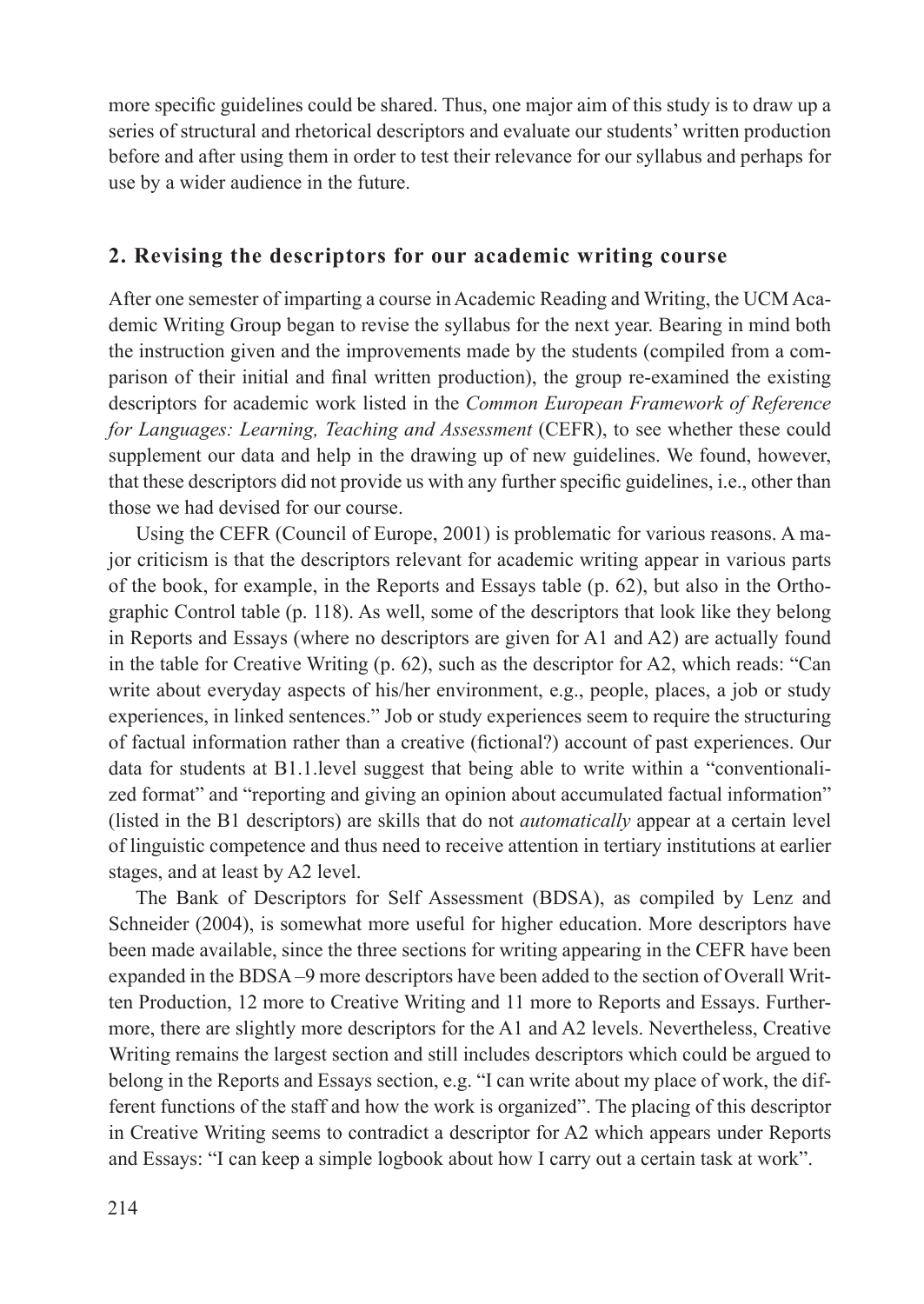As far as academic writing is concerned, although mention is made of the text types required (e.g., argumentation, summarising of information from a number of sources), this mostly occurs in descriptors for B2 level and above. Regarding their use as background for drawing up syllabi for writing courses, these CEFR descriptors do not appear to follow a systematic progression (i.e., focus on claims and supporting data) in writing skills from A2 upwards. A further objection could be made about the lack of attention given to the interactive function of academic discourse (Hyland 2005). The Reports and Essays section is classed as a form of production rather than interaction, and rhetorical considerations such as stance and engagement with readers are hardly addressed.

For the above-mentioned reasons, we found that the CEFR descriptors were not suitable for our purposes. However, by analyzing the data from our students' final essays and comparing these with their initial papers, we were able to draw up for future use a list of "can do" statements (see Tables 5 and 6) which are more relevant to our and our students' needs. These statements are related both to what our data show the students were capable of learning from the structural and rhetorical frameworks (Tables 2 and 3) and to what we consider minimum requirements for passing the course. They are therefore the result of both descriptive data and prescriptive criteria.

# **3. Data and research findings**

The data presented here come from a second-year one semester EFL academic writing class, Department of English Studies, Universidad Complutense de Madrid (24 weeks, approximately 72h). Students were tested upon entry for level of English (Oxford Placement Test, 2001), and, as well, a former examiner of the First Certificate Cambridge Examinations grouped students by levels by evaluating their initial compositions. The students were categorized into B1/B2/C1 CEFR levels. At our university, there is no streaming of students by levels and therefore course instructors may find a variety of student levels in the classroom. This means that there must be a series of minimum requirements to be achieved in order to pass the course, but, obviously a student who begins the course with a C1 level is far more likely to receive the maximum grade. The syllabus for the course comprises 6 writing tasks, 4 in-class tasks (30 min.) and two 1000-word assignments (at home)<sup>1</sup>. Due to space, the data presented here is from one B 1.1 student's initial and final papers, written in class.

# *3.1. Data from one student's initial and final texts*

Table 1 presents features of a  $B1.1$ .essay<sup>2</sup>, written during the second week of class. It illustrates, then, what a student of this level *can do* initially. However, it should be noted

<sup>&</sup>lt;sup>1</sup> These at-home assignments have been somewhat problematic, since at this level our students are not accustomed to drawing information from sources and later criticizing or accepting others' views. That is, these assignments give rise to a great deal of plagiarism.

<sup>&</sup>lt;sup>2</sup> In these tables, *P* indicates a new paragraph and all errors have been recorded as in the student's texts. The structural features are indicated by capital letters, and the rhetorical ones by italics. The left-hand boxes contain the student's text, while the right-hand boxes display the results of analyses carried out by the research team.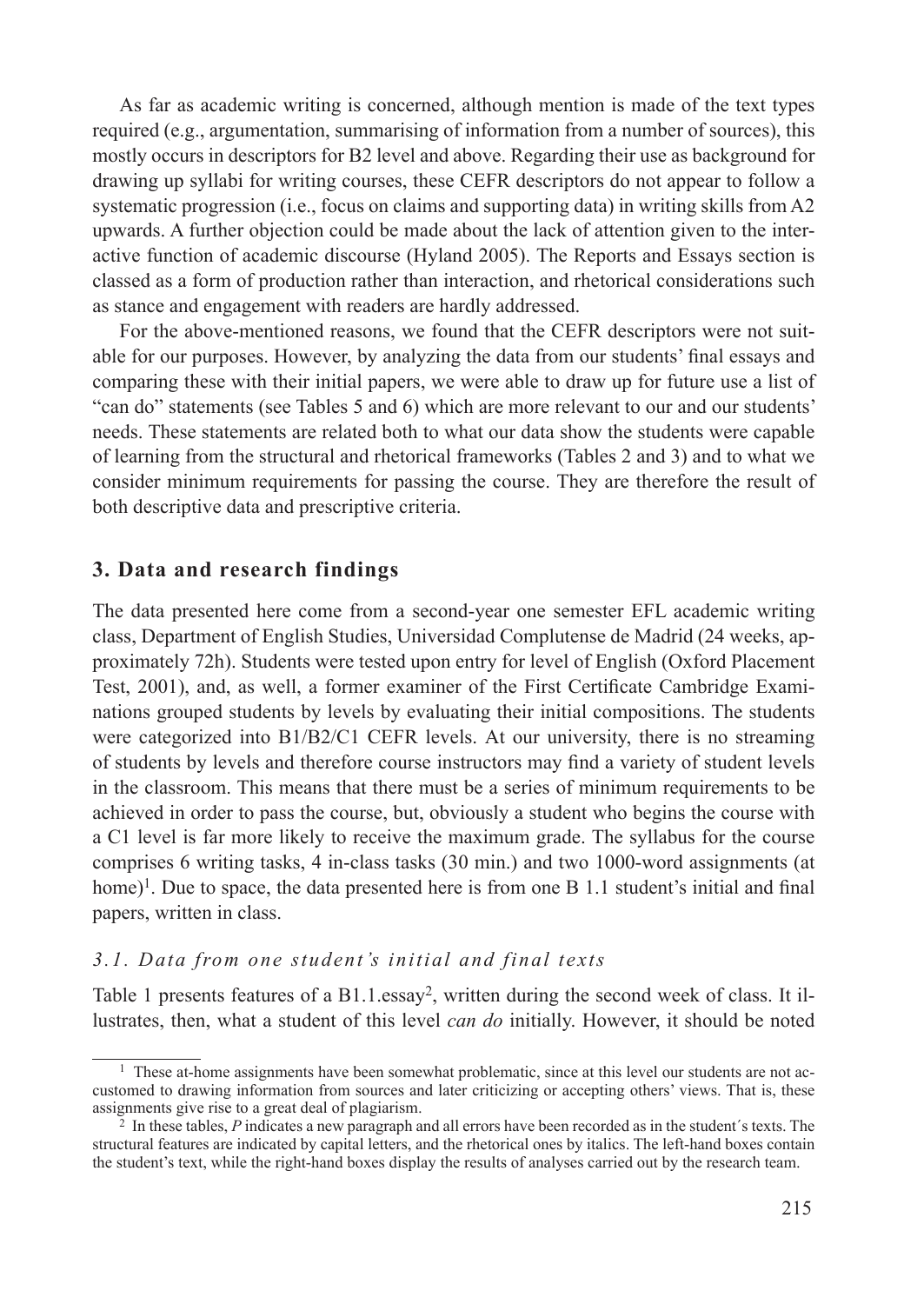that we, as course instructors, are not test evaluators. Thus, we do not seek to place the students in our classes into certain levels or give certificates, according to their results, but rather, as we have a mixed ability class (from B1.1 to C1), we must set the *minimum level* requirements for the B1.1 level.

*Table 1. Initial essay, B1.1. student*

| Some students believe that university degrees do not prepare people for the real<br>world. To what degree would you agree with this belief?                                                                                                                                                                                                      | <b>Essay Prompt</b><br>(an exact copy) |
|--------------------------------------------------------------------------------------------------------------------------------------------------------------------------------------------------------------------------------------------------------------------------------------------------------------------------------------------------|----------------------------------------|
| P.1 The actual Educative System is being the MAIN THEME in a lot of debats<br>in our days. Politics and students do not agree because it is truth that a lot of                                                                                                                                                                                  | Contextualization                      |
| students believe that the university degrees do not prepare us for the real world<br>and for our first job                                                                                                                                                                                                                                       | Claim 1                                |
| P.2 ON THE ONE HAND, I believe that they have some reason because when<br>you finish your degree really you don't have made anything similar to you be will<br>have to do in your real job. IN MY CASE, FOR INSTANCE, when I finished<br>my university degree which is english filology, I will not have any idea to teach<br>in a school class. | Data 1<br>Example 1                    |
| P.3 ON THE OTHER HAND, I think that we learn a lot of literature and english:<br>so we will be able to make our job really well as soon as we get a bit of self-<br>confidence, because WE HAVE A GOOD PREPARATION.                                                                                                                              | Claim 2<br>Contradict Claim 1          |
| P.4 FINALLY, students <i>should have</i> more practise classes and periods in our<br>university degrees, <i>although I</i> think that when $I$ have finished my degree $I$ will<br>have a great knowledges for my new job <i>although I</i> haven't much experience.                                                                             | Conclusion<br>(repetition of P.3)      |

As can be observed, this essay has various shortcomings which make it unacceptable for a second-year student of English Philology. Principally, these are: the copying of the essay prompt with no attempt by the writer to appropriate, or take a stance regarding the claim made; unclear argumentation in the form of contradictory claims, which makes this essay appear to be "discovery writing"; an inappropriate authorial voice, i.e., claims and grounds are presented exclusively in terms of personal experience and opinion (overuse of the personal pronoun *I*) and these are often of a very forceful nature (*it is truth that...*); and, finally, the overuse of discourse markers (DMs), which are, as well, fairly trite.

Given these characteristics, typical of many of the essays produced by our students, the course instructors found it necessary to establish structural and rhetorical features (displayed in Tables 2 and 3) which students would be able to incorporate into their writing.

# *Table 2. Definition for the terms for the structural framework*

CLAIMS: A) States the writer's beliefs regarding the topic, usually by re-wording the issue and making a series of sub-claims; B) May also include counterclaims

DATA (Grounds): A) Offer more specific information than that of the claim, often with lexical signals (exemplification); B) Constitute why something is the case, often with lexical signals (cause & effect; concession, etc.)

CONCLUSION: A) Necessarily occurs in the last third of the text; B) Restates the major claim (should show some sign of knowledge transformation, i.e., not mere repetition) or suggests a possible solution for a problem stated in the claim

TEXTUAL ORGANIZATION: A) Displays *interactive phrases* involved in managing the flow of information (e.g., *first, As displayed in Table 5,* etc*.*); B) Uses *prospection* & *encapsulation*; C) combines information from different sources based on notes taken in previous reading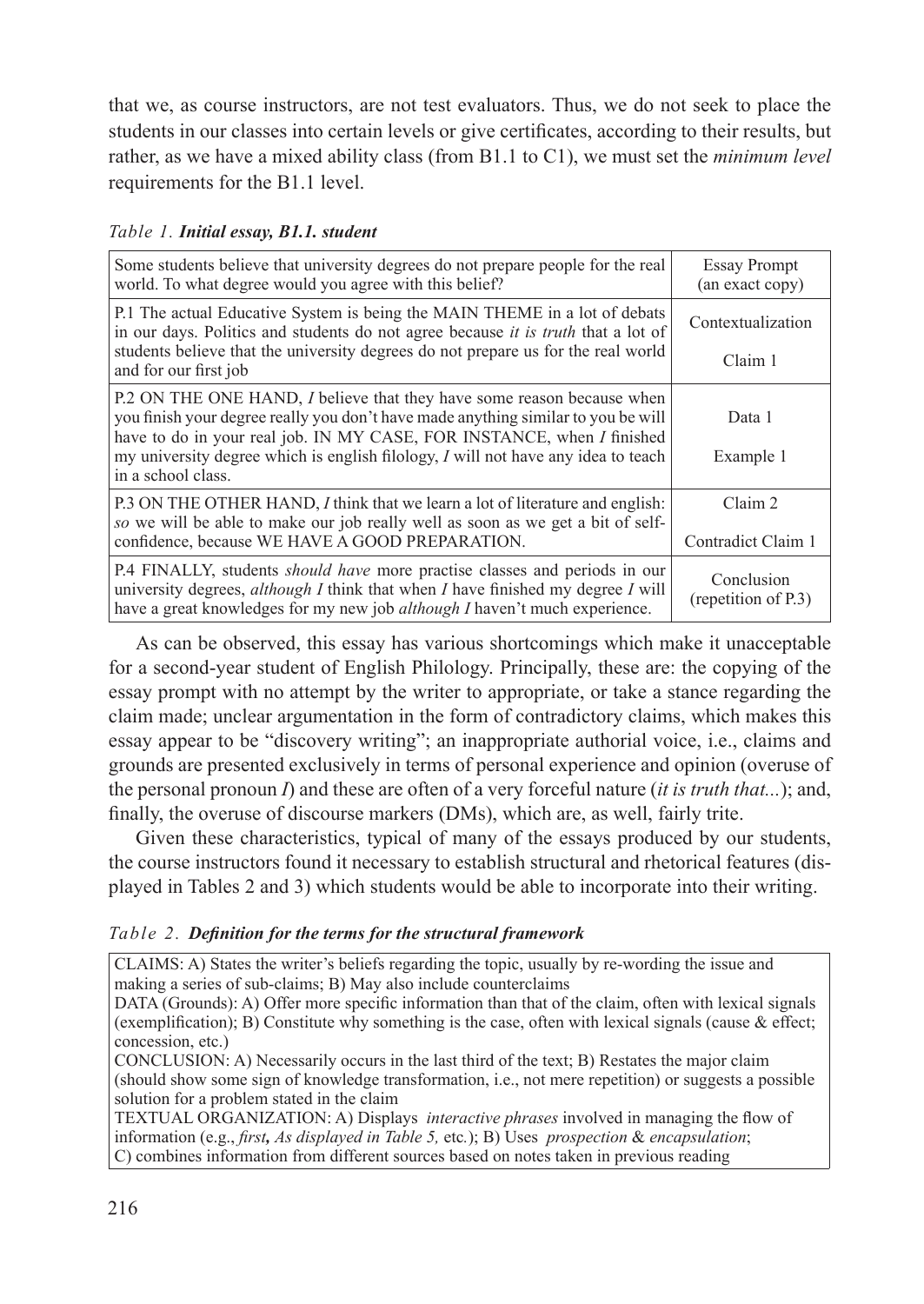Students needed more precise guidelines than those appearing in the CEFR so that they could understand what was expected of them and what the instructors meant by effective argumentation (claims, data, conclusion) and appropriate authorial voice (engagement and stance).

#### *Table 3. Definition for the terms for the rhetorical framework*

| ENGAGEMENT: A) Shows alignment and other aspects of reader-orientation; B) Makes a<br>discriminating use of inclusive WE; C) indicates shared knowledge based on evaluation of<br>audience; D) Makes explicit references to prior texts, especially for the 1000-word papers.                                                                                     |
|-------------------------------------------------------------------------------------------------------------------------------------------------------------------------------------------------------------------------------------------------------------------------------------------------------------------------------------------------------------------|
| STANCE: a) Uses attitudinal (adverbs $\&$ adjectives) and other aspects of writer-oriented presentation,                                                                                                                                                                                                                                                          |
| such as:                                                                                                                                                                                                                                                                                                                                                          |
| <i>Impersonalisation</i> : A) Avoids stating claims exclusively in terms of personal pronouns and<br>experiences; B) Uses abstract rhetors ( <i>research shows</i> ), passive structures and nominalizations<br><i>Modalisation:</i> A) States claims in uncategorical form ( <i>it is a fact that</i> ); B) Uses modal verbs and<br>adverbs as hedges & boosters |
| <i>Discourse markers</i> (DMs): A) Appropriately uses DMs regarding frequency, degree and semantic<br>content                                                                                                                                                                                                                                                     |
| <i>Evaluative lexical phrases:</i> A) Applies reader-in-the text strategies, implicating the reader in the<br>argumentation process (it is well-known)                                                                                                                                                                                                            |

These frameworks were given to the students mid-way through the course<sup>3</sup> as minimum requirements for a passing grade and specific exercises were set up in order for students to practice academic reading and writing in accordance with these guidelines. Although only 10 weeks remained in the course, by applying the framework features students were able to make significant strides in their writing skills. In particular, in spite of the persistence of some language errors, the B1.1.final essay (Table 4) shows progress in the following aspects. The most striking structural gain is that the student has now left behind the very unsophisticated strategy of simply repeating the essay prompt, and instead, has demonstrated ownership of the ideas presented as claims and sub-claims. In effect, this represents a movement from knowledge telling to knowledge transforming (Bereiter and Scardamalia 1987). In part, the student does this by using the hyponym, *controversial theme*, as a prospection device (Sinclair 1994) which effectively structures the subsequent text, i.e., each of the major paragraphs deals with the topics of *religious beliefs*, *opinion of the family members* and *moral values*. Regarding rhetorical gains (indicated by italics), this final text reveals a more varied and successful use of impersonalization (*there is* a mixture of ...; *Some people* believe that ...), modalization (*It could be observe*¸ Although, *perhaps*, family member...), DMs (*over all,*) and evaluative lexical phrases (*It seems* that...).

In spite of the improvements, there remain some structural problems, e.g., the 'stranded data' 4 and 5 might have been more effectively included in previous paragraphs, with Data 1.1. and Data 2.1. However, the student clearly marks the conclusion and offers a modalized general opinion – unfortunately, weakened by using the concessive marker *although* in the last clause.

<sup>&</sup>lt;sup>3</sup> Until that period, the UCM Writing Research Team had not carried out extensive analyses of student texts in order to allow for a clear picture of the kinds of guidelines students needed.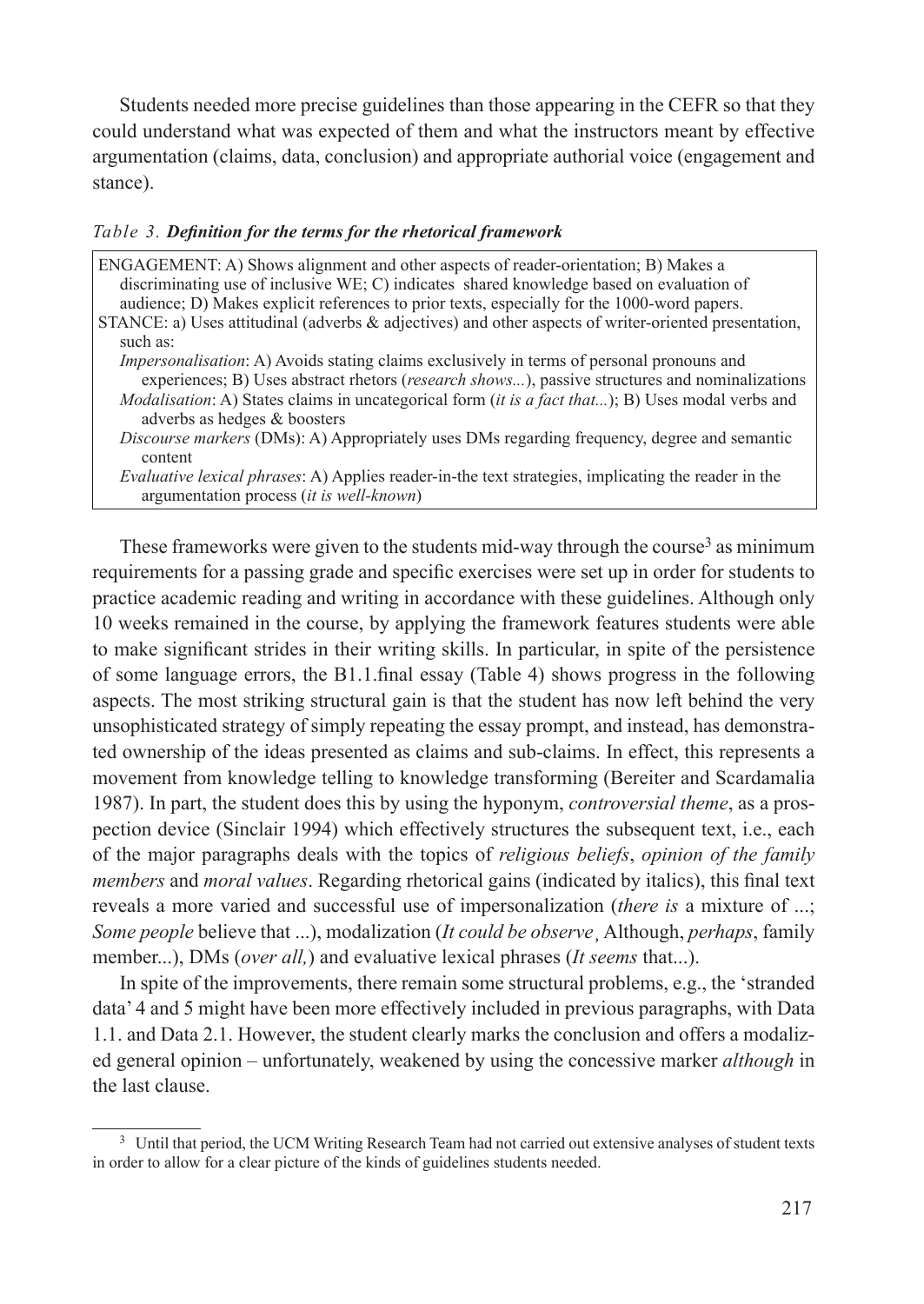# *Table 4. Student writing at B1.1 level, Sample 6 for the course (final week)*

| P 1. Physician-assisted suicide is a CONTROVERSIAL THEME<br>because of a lot of human lifes depend on this decision. In this<br>debat, there is a mixture of RELIGIOUS BELIEFS, OPINION<br>OF THE FAMILY MEMBERS and of course, MORAL VALUES.<br>Nevertheless, the theme has become more important in the recent years.                                                                                                                                                                                                                                                                                            | Claim 1<br>Data 1, 2, 3<br>(prospection)<br>Mistaken DM<br>Stranded information for Claim 1 |
|--------------------------------------------------------------------------------------------------------------------------------------------------------------------------------------------------------------------------------------------------------------------------------------------------------------------------------------------------------------------------------------------------------------------------------------------------------------------------------------------------------------------------------------------------------------------------------------------------------------------|---------------------------------------------------------------------------------------------|
| P 2. Against the legalisation, the religious beliefs have a big<br>importance. It could be observe how people who have a strong<br>religious education are generally disagree with legalizing assisted<br>suicide. Some people belive that legalizing this type of suicide,<br>this could lead to euthanasia, and more terminally ill patients<br>could decide to dye. People who disagree with this legalisation<br>believe that this kind of patients show a large value of resignation.                                                                                                                         | Data 1.1.                                                                                   |
| P 3. OTHER IMPORTANT ASPECT in this debat could be<br>the opinion of the family members. People who agree with the<br>legalization of the physician-assisted suicide, <i>probably</i> consider<br>that this solution would help to relieve families of the burdens<br>of caring for terminally ill relative, because it is very exausting<br>looking after a ill patient. Although, perhaps, family member<br>who disagree with this idea prefer to look after their relatives for<br>all their lifes. In total, there are an 35% of the people who do not<br>agree with Euthanasia in various European countries. | Data 2.1.<br>Stranded data 4, better placed<br>with Data $1.14$                             |
| It seems that a lot of people disagree with the legalization, but in<br>Europe more than an 60% of the population agree with Euthanasia.<br>People believe that a terminal ill have the right to control his/her<br>own life of course, if the dead has a justificated cause.                                                                                                                                                                                                                                                                                                                                      | Stranded data 5, better placed<br>with Data 2.1.                                            |
| P. 5 DOCTOR HAS A IMPORTANT PAPER (role) too, because<br>they could be prosecuted for assisting in the suicide, although if<br>the legalization of assisted suicide is approved they could not be<br>prosecuted because this process would be legal.                                                                                                                                                                                                                                                                                                                                                               | Data 3 (not previously<br>mentioned)                                                        |
| P. 6 IN CONCLUSION, the dead is an important aspect but, over<br>all, it seems that it is more important the right of the human being<br>to decide about his/her own life, and of care it is more important<br>if they don't want to live, <i>although</i> it is important to consider the<br>opinion of the family members.                                                                                                                                                                                                                                                                                       | Conclusion<br>DM: weakens conclusion<br>(& possible contradiction of<br>previous claims)    |

# **4. More specific** *can do* **statements for academic writing at tertiary level**

Although this paper has presented data for only B1.1. Level, this section displays the *can do* statements for both B1.1.and B2 level (Tables 5 and 6), so that the difference between the two can be appreciated and the indications might help teachers to monitor students'

<sup>4</sup> The term 'stranded data' refers to supporting material which has not been placed in the proper paragraph, i.e., immediately after the relevant claim.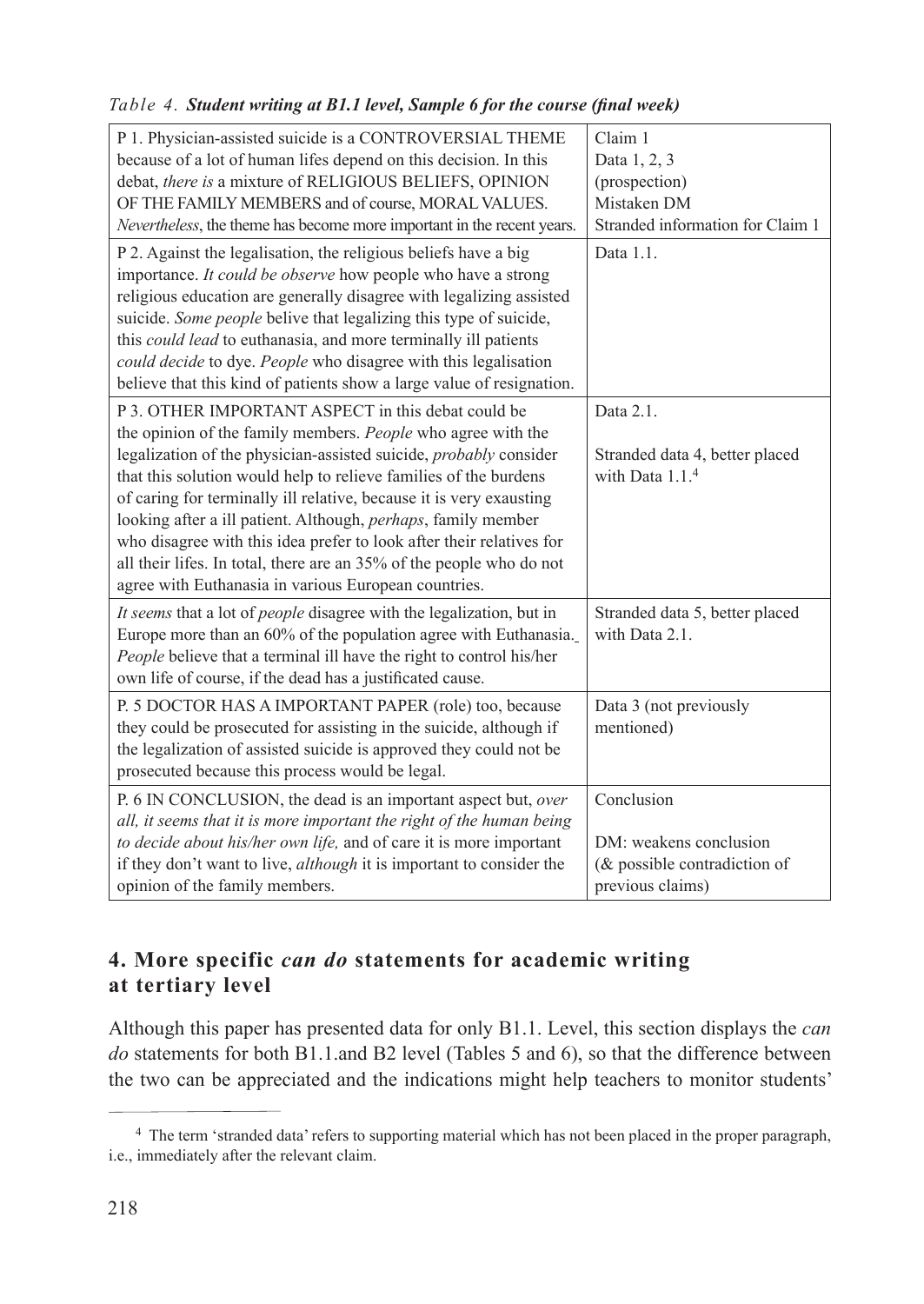*Table 5. Can do statements for B1.1 level*

| <b>Features of structural and</b><br>rhetorical competence                                                                                                                                                                                                                  | <b>Qualifications</b>                                                                                                                                                                                                           |
|-----------------------------------------------------------------------------------------------------------------------------------------------------------------------------------------------------------------------------------------------------------------------------|---------------------------------------------------------------------------------------------------------------------------------------------------------------------------------------------------------------------------------|
| <b>Structural features</b><br>• Can reword all or part of prompt in response<br>to a writing assignment<br>• Can present previously planned initial claims<br>in an organized way<br>• Can provide some data for claims<br>• Can conclude by restating the major ideas      | • Some structural limitations regarding placement<br>of information for claims and sub-claims<br>Some unnecessary or contradictory<br>contextualization<br>• Some 'stranded data'<br>• Some confusing asides                    |
| <b>Rhetorical features</b><br>• Can consider other points of view<br>• Can report others' views and statements<br>• Can use simple hedging devices and<br>impersonalization strategies<br>• Can incorporate simple discourse markers as<br>indications of direction of text | • Some lack of adopting a critical view in dealing<br>with sources<br>• Some limitations in the use of verbs, i.e. lack of<br>writer stance<br>Some limitations in range of lexical phrases<br>Some restrictions in range of DM |

## *Table 6. Can do statements for B2 level*

| Features of structural and rhetorical competence                                                                                 | <b>Oualifications</b>                                                                         |
|----------------------------------------------------------------------------------------------------------------------------------|-----------------------------------------------------------------------------------------------|
| <b>Structural features</b>                                                                                                       |                                                                                               |
| Can reword the prompt of a writing assignment<br>incorporating opposing points of view                                           | • Proper contextualization                                                                    |
| • Can present all claims and supporting data in a<br>logically organized way                                                     | • Few stranded claims or data                                                                 |
| • Can use both prospection and encapsulation to create<br>coherence                                                              | Few limitations regarding lexical phrase<br>used                                              |
| • Can conclude by restating major ideas and placing<br>the arguments in a wider context                                          | • Suggestion of future events                                                                 |
| <b>Rhetorical features</b>                                                                                                       |                                                                                               |
| • Can consider other points of view, adopting a critical<br>stance                                                               | Can distinguish among the arguments in<br>sources                                             |
| • Can report others' views and statements, using verbs<br>which show writer alignment                                            | Can use a wide range of reporting verbs<br>(suggest, claim, show, etc.)                       |
| • Can use a reasonably extensive range of hedges and<br>boosters as well as impersonalization strategies in<br>presenting claims | Can make effective use of passive voice,<br>modalized utterances, abstract rhetors            |
| • Can successfully use a variety of discourse markers<br>(DMs) to indicate flow of text                                          | • Can effectively use lexical cohesive<br>devices (synonyms, hyponyms, etc) as<br>well as DMs |

progress in subsequent courses. These statements are based on the students' writing at the end, rather than at the beginning of the course, because these represent the structural and rhetorical aspects that students at these levels were able to incorporate into their writing. In the left-hand column of both tables, the structural and rhetorical features appear; these are qualified by limiting or enhancing qualifications in the right-hand column. All of these statements indicate what students who pass are able to accomplish at the end of the writing course. That is, lexical and syntactic competency may remain substantially the same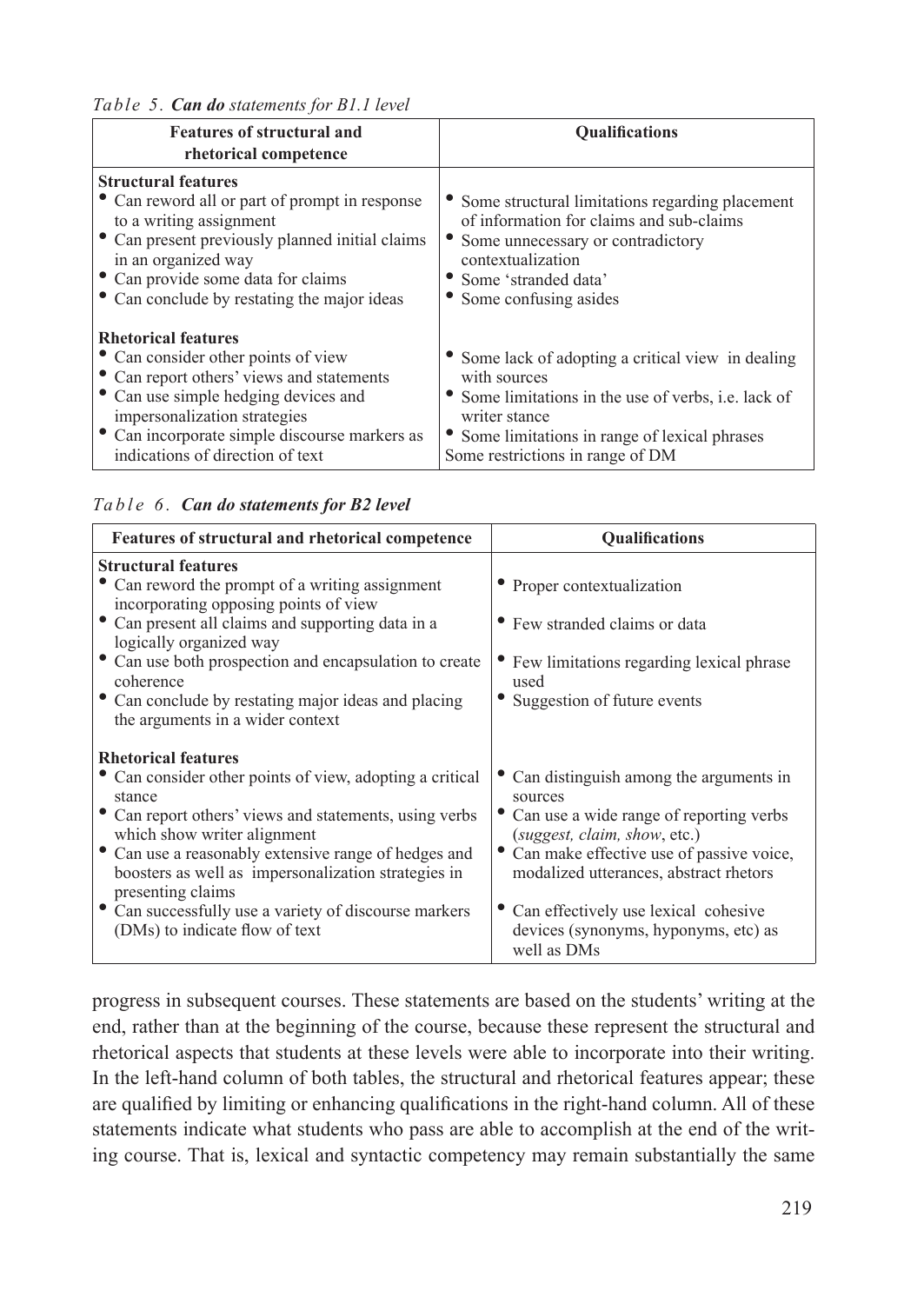for most students at the end as at the beginning of the course. However, the discourse competency of students can be improved if specific guidelines are used. The minimum requirements for passing (appearing in the left-hand column) are those set out for a B1.1. student. The qualifications which appear in the right-hand column attempt to indicate to what degree students at B1.1 and B2 levels are successful in their application of the structural and rhetorical frameworks.

# **5. Conclusions**

The frameworks adopted in the Academic Reading and Writing course and the descriptors arising from the student data collected after the application of the framework arose from the practical needs of our instructors and their students. The instructors required structural and rhetorical features which could be used to draw up a set of criteria for measuring the students' written performance throughout and at the end of the course. These criteria enabled the instructors to avoid solely focusing on the elimination of student errors and instead, to concentrate, more reasonably, on feasible advancement in discourse competency. Consequently, the students benefited from a detailed list of features which they could learn to incorporate into their texts in the limited time period of the course. In addition, the cando statements which were developed after the course had finished are aimed at providing a basis for reworking our syllabus in the years to come. It is hoped that the descriptors suggested here may serve as a starting point for discussing the more specific CEFR descriptors needed for academic writing in the different disciplines.

### **References**

Bereiter C. and Scardamalia M., 1987. *The Psychology of Written Composition.* Hillsdale, NJ: Lawrence Erlbaum Associates.

Connor U., 1995. *Contrastive Rhetoric*. Cambridge/New York: Cambridge University Press.

Council of Europe, 2001. *Common European Framework of Reference for Languages: Learning, Teaching and Assessment (CEFR)*. Cambridge: Cambridge University Press.

Flowerdew L., 2000. Using a Genre-Based Framework to Teach Organizational Structure in Academic Writing. *ELT Journal* 54, 369-378.

Gnutzman C. and Intemann F. (eds.), 2005. *The Globalization of English and the English Language Classroom*. Tübingen: Narr.

Grabe W. and Kaplan R., 1996. *Theory and Practice of Writing*. London: Longman.

Hyland K., 2002. *Teaching and Researching Writing*. London: Longman.

Hyland K., 2005. Stance and engagement: a model of interaction in academic discourse. *Discourse Studies* 7-2: 173-192.

Lenz P. and Schneider G., 2004. Introduction to the Bank of Descriptors for Self-assessment in European Language Portfolios, April 2008, <http://www.coe.int/portfolio>.

Neff J., Ballesteros F., Dafouz E., Díez M., Martínez F., Prieto R., Rica J. P., 2004. Stance in Native and Non-Native Argumentative Texts. *English Modality in Perspective. Genre Analysis and Contrastive Studies*, ed. by R. Facchinetti and F. Palmer. Frankfurt, Peter Lang. 141-161.